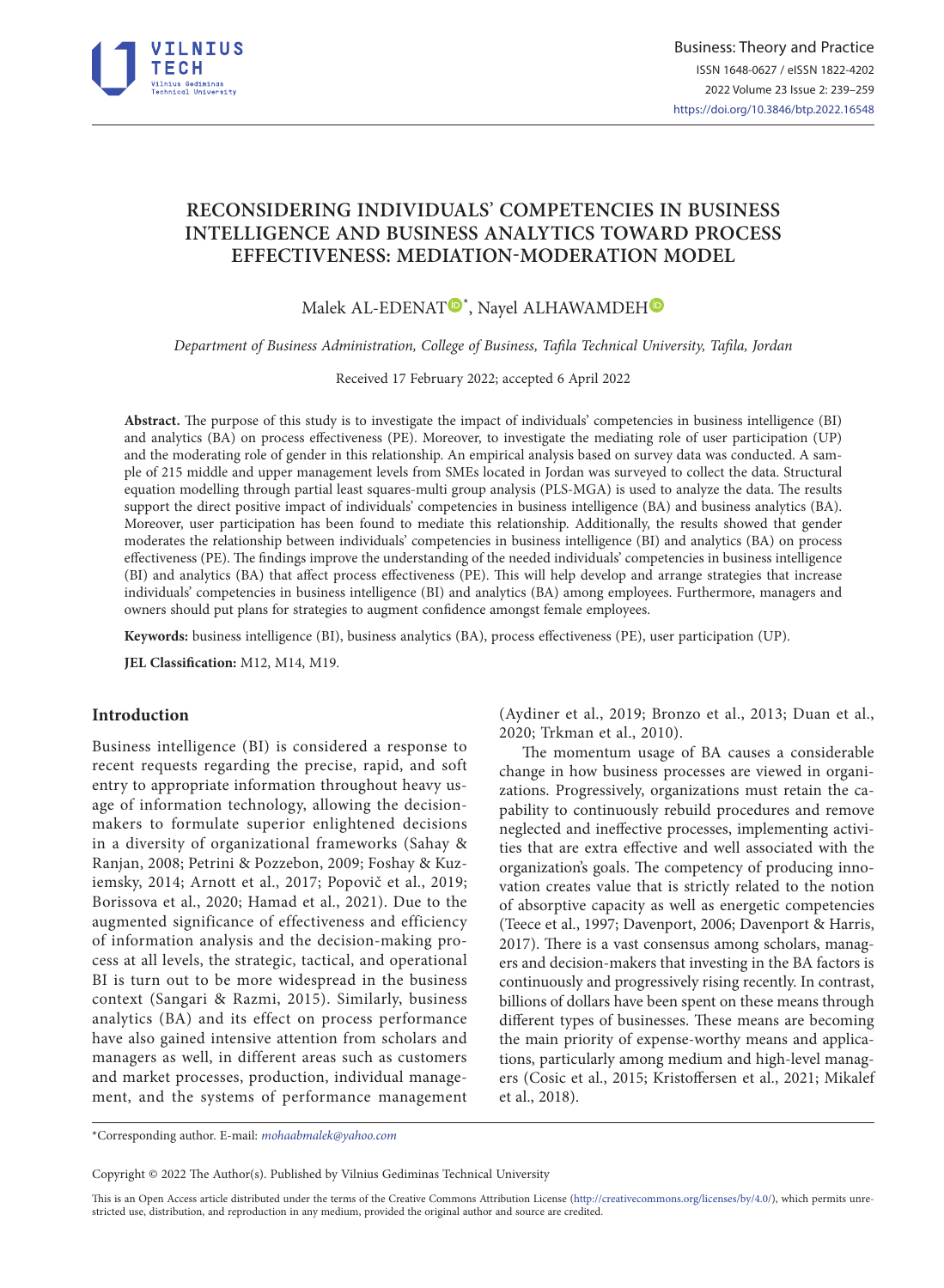Moreover, numerous features of BI and BA differentiate them from other organization-level technologies and impact the construction of BI and BA competencies. In that BA primarily involve the administrative user; therefore, it might need various endeavours to produce an acceptance for the usage of both BI and BA. In addition, this usage is mainly optional; as a result, users might need to truly realize the advantages of using them, generating demand for uncommon motivations for the use of BI and BA (Popovič et al., 2012, 2014; Wang & Byrd, 2019).

Generally speaking, BI and BA are both of the furthermost broadly investigated notions and interests fields on both levels industrially, and managerially (Işik et al., 2013; Ransbotham et al., 2016). Accordingly, BI and BA are vital and crucial in attaining effectiveness from different perspectives (Cao et al., 2015; Ramakrishnan et al., 2016). Accordingly, the current paper is responding to the call for more investigations on the individuals' competencies in BI and BA on process effectiveness (PE). Also, it focuses on the mediating role of user participation (UP) and moderating role of gender in this relationship. Whereas previous research has investigated the aspects that impact technologies tools, attention has been paid to how individual demographic variances influence implementation. It is reasonable to consider that variances regarding demographic variables (e.g. age, gender, income, position and education) are vital to attitude formation and behaviour of BI and BA competencies (Chawla & Joshi, 2020).

The current research derived its importance from the fact that has recently grabbed the attention of executives and decision-makers due to their capacity to deliver complicated and competitive information inputs for the decision process (Ain et al., 2019). In addition, companies want to use BA resources to stay competitive (Bedeley et al., 2018). Moreover, a vast number of studies have been conducted regarding BI and BA competencies from different perspectives for example, health care (Wang et al., 2018); accounting (Appelbaum et al., 2017); top management and development (Kulkarni et al., 2017); business value (Krishnamoorthi & Mathew, 2018); effect on decision-making (Niu et al., 2021); strategic impact (Tripathi et al., 2020); and organizational performance (Ramakrishnan et al., 2020). However, to the best knowledge of the authors, the current study is one of the rare studies that deliberate the individuals' competencies of business intelligence (BI) and analytics (BA) impact process effectiveness (PE), as well as deliberating the mediating role of user participation (UP), and the moderating role of gender. Nevertheless, the current study bridging the gap in the literature, is that, there is a call fr more investigations in the field of BI (El-Adaileh & Foster, 2019) and BA (Vidgen et al., 2017), particularly, in the context of MEs in Jordan (Ghatasheh et al., 2020).

# **1. Literature review and hypotheses development**

### **1.1. BI, BA and PE**

The current study built a hypothesized model based on the resource-based view (RBV) and information processing view (IPV). The RBV is possibly the most effective framework in management strategies extensively utilized to comprehend effectiveness and competitive advantage. RBV depicts the organization as an exclusive group of resources (tangible and intangible assets). Also, it proposes that maintaining competitive advantage and superior management strategy develop such resources that are essential, unique, not easy to imitate, and not exchangeable (Barney, 1991; Barney et al., 2001; Nandi et al., 2020; Pee & Kankanhalli, 2016; Verona, 1999). While, from an information processing view (IPV), numerous previous researches claim that BI and BA preserved as helping organizations in processing gigantic quantities of data to obtain profound perceptions. Consequently, they can convert this data to organizational knowledge and applicable decisions (Cao et al., 2015; Galbraith, 1965; Premkumar et al., 2005; Trieu, 2017).

Further, a BI success pattern has been established, which suggests that application aspects such as resilient management encouragement, a noticeable business hero, adequate resources, successful user contribution, suitable technical group abilities, and quality of data source system are all function optimistically affect application success from three viewpoints: organizational, enterprise and technical. This reflects the idea that BI is not an information technology implementation in the conventional meaning; instead, it is a trigger of several implementations (Arnott et al., 2017; Borissova et al., 2020; Popovič et al., 2012; Wixom & Watson, 2001). Similarly, it has been argued that successful BI implementation needs particular competencies such as elevated data quality, suitable user gate and efficient incorporation with more systems (Işik et al., 2012; Okkonen et al., 2002; Ramakrishnan et al., 2020, 2016; Sangari & Razmi, 2015).

On the one hand, managerially, BI is considered a systematized and organized course of obtaining, incorporating, scrutinizing, and distributing information from two internal and external sources that are substantial for disclosing the dimensions of strategic business and for the process. On the other hand, BI, from the technical view, is described as a group of instruments and technologies, for example, data storage, process of online analytics, data mining, analytic and reporting means that allow the collecting, documenting, retrieval, manipulation, and information analysis, and support improving decision-making process (Chen et al., 2012; Taylor et al., 2020). In general, BA offers information related to the changes in the environment of the organization. This makes the information applicable in both strategy formulation and enhancing thinking processes during the strategy implementation stage. Further, BI likewise offers information about effective strategy implementation (Kohtamäki & Farmer, 2017;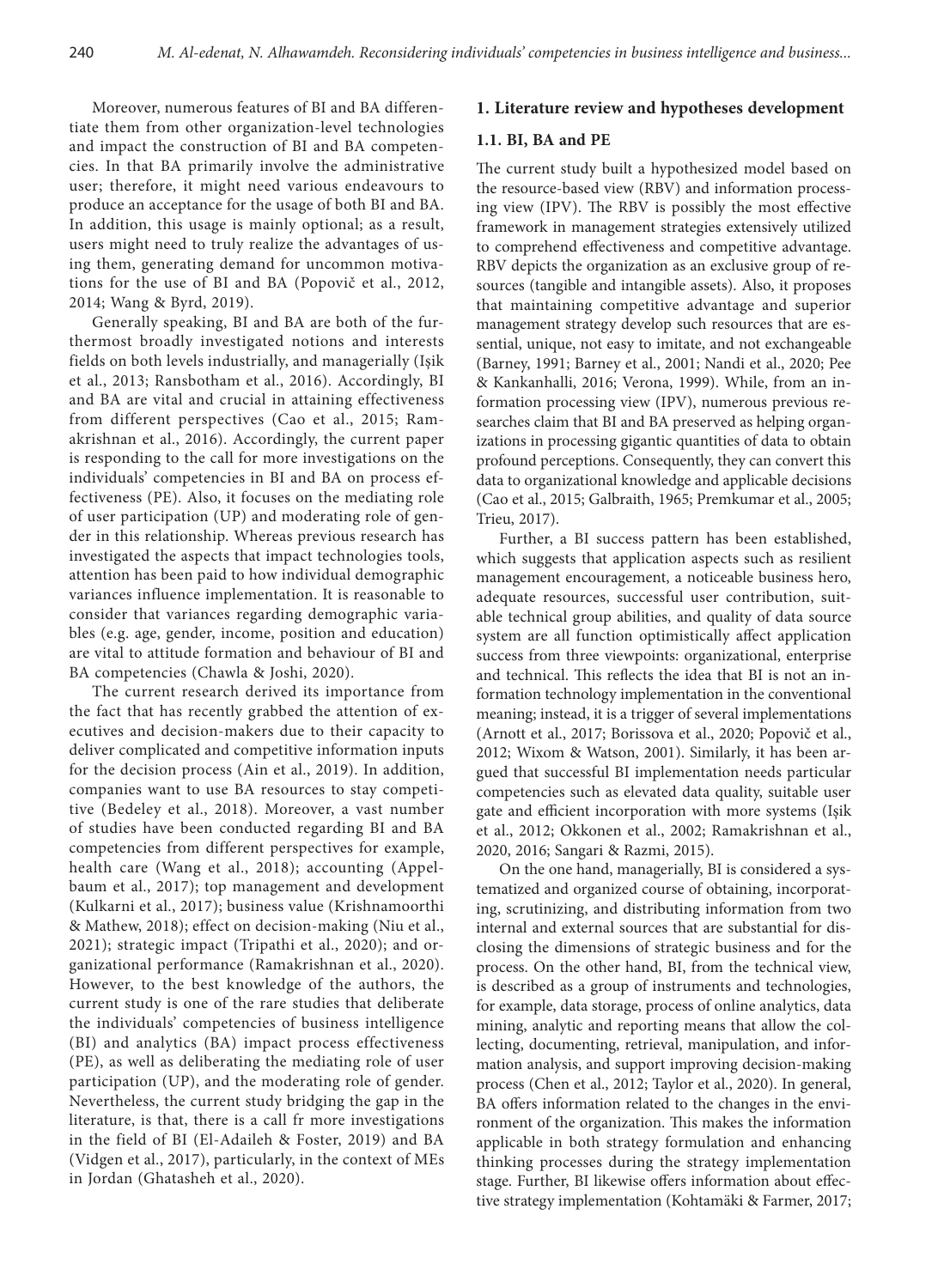Popovič et al., 2010; Tripathi et al., 2020; Wieder & Ossimitz, 2015).

While a unique BA competence can be created through the structures of existing BA technological and organizational resources, in this sense, two keys to BA competencies have been identified: rapid insight and widespread use; simultaneously, both are basic dimensions of BA resources since they are playing a significant role in expanding business value (Wixom & Watson, 2001; Popovič et al., 2010; Cosic et al., 2015; Wang & Byrd, 2019). However, in order to genuinely comprehend the competency, the individuals who involve in the process, the individual and collective skills employees should own, and the behaviours they should involve in, whether on an individual or collective level for process implementation; as employees' competencies found to be a vital resource of success and effectiveness (Wright et al., 2001; Clulow et al., 2007; Salman & Ganie, 2020). In fact, the individual competencies of employees were found to be a determinant of effectiveness (Wright et al., 1998), mediating the relationship between human resource development and effectiveness (Otoo, 2019); improving organizational effectiveness (Potnuru & Sahoo, 2016).

Based on the above arguments, it is hypothesized that:

*H1: Individual Business intelligence competencies have a direct and positive impact on process effectiveness.*

*H2: Individual Business analytics competencies have a direct and positive impact on process effectiveness.*

## **1.2. BA, BI and UP**

More profoundly, BI reflected activities in which information regarding markets, customers, competitors, novel technologies, and expansive social tendencies is collected and analyzed. In turn, this enables the organizations to make better decisions (Gbosbal & Kim, 1986); this includes improvements in detecting the external business environment (Lönnqvist & Puhakka, 2006). However, this does not prevent using the internal source of information (Williams et al., 2010). At the same time, BA activities assess the organization state that reflects the degree to which users are fostered to gather and analyze data regarding their tasks (Viaene & Van den Bunder, 2011; Vidgen et al., 2017).

While, user participation reflects the behaviours, tasks, and actions that users or their representatives make throughout the process of development (Hartwick & Barki, 1994). Accordingly, three statistically distinguished aspects of user participation have been recognized and confirmed: comprehensive responsible, user-IS relationship, and practical activity. In that, comprehensive responsibility denotes user actions and tasks indicating overall leadership or accountability for developing the system. User-IS relationship denoting the improvement endeavour indicating user-IS communication and impact. Practical action denotes the particular tangible plan and implementation assignments achieved through users. Yet, the three aspects are expected to be empirically connected. Users involved in one group of participative behaviours are likewise expected to be involved in the other two groups of behaviours (Barki & Hartwick, 1994).

Moreover, user participation is proposed to impact the post-implemeComprehensivet and stance on the system. While, individuals who are energetic in the process of system development are extremely expected to develop persuasions that the system is essential and individemonstratingtinent, in addition to the sense that the system is beneficial. Parallel confirmation for this argument derives from the previous organizational behaviour literature as significant participation in vital work decisions has been observed to increase job involvement and job satisfaction (Aamodt, 2015; Riggio, 2017). Consequently, BI and BA competencies primarily involve the administrative user and allow individuals within the organization context to analyze the current and prospective situations toward better decision-making, resulting in superior performance generated through users' efforts. Later, this engagement, as well as BI and BA tools and technologies will augment individual participation (Spears & Barki, 2010; Kulkarni et al., 2017; Otoo, 2019).

Based on the arguments and discussion above, it is hypothesized that:

*H3: Individual Business intelligence competencies have a direct positive impact on user participation.*

*H4: Individual Business analytics competencies have a direct positive impact on user participation.*

#### **1.3. UP as a mediator**

Accordingly, the current research builds the hypothesized model regarding mediation through arguments drawn mainly from the theoretical base delivered through the structurational model of technology (Orlikowski, 1992, 2000). In that, user participation denotes an assessment of users' activities, depicting the level of individuals' contribution in the early stages besides the continuous growth of BI practices (Kulkarni et al., 2017). Conventionally, user participation denotes the tasks and jobs that users and/ or their delegates execute through information systems development. Characteristically, these are the numerous design-related behaviours and actions that the target users and/or their delegates execute during the syconductearly stages. Whereas in such studies, user participation is revealed to have caused systems that superior meet the needs of users, which further simply adequate to the users, which in turn, drive to better results and extra level of users' satisfaction (Barki & Hartwick, 1994; Cheng et al., 2021; El-Adaileh & Foster, 2019; Hawking & Sellitto, 2010).

As mentioned above, BI and BA primarily include the administrative user; therefore, it might need several endeavours to produce an acceptance of its usage. In addition, this usage is commonly optional; as a result, users might need to truly realize the profits of employing it,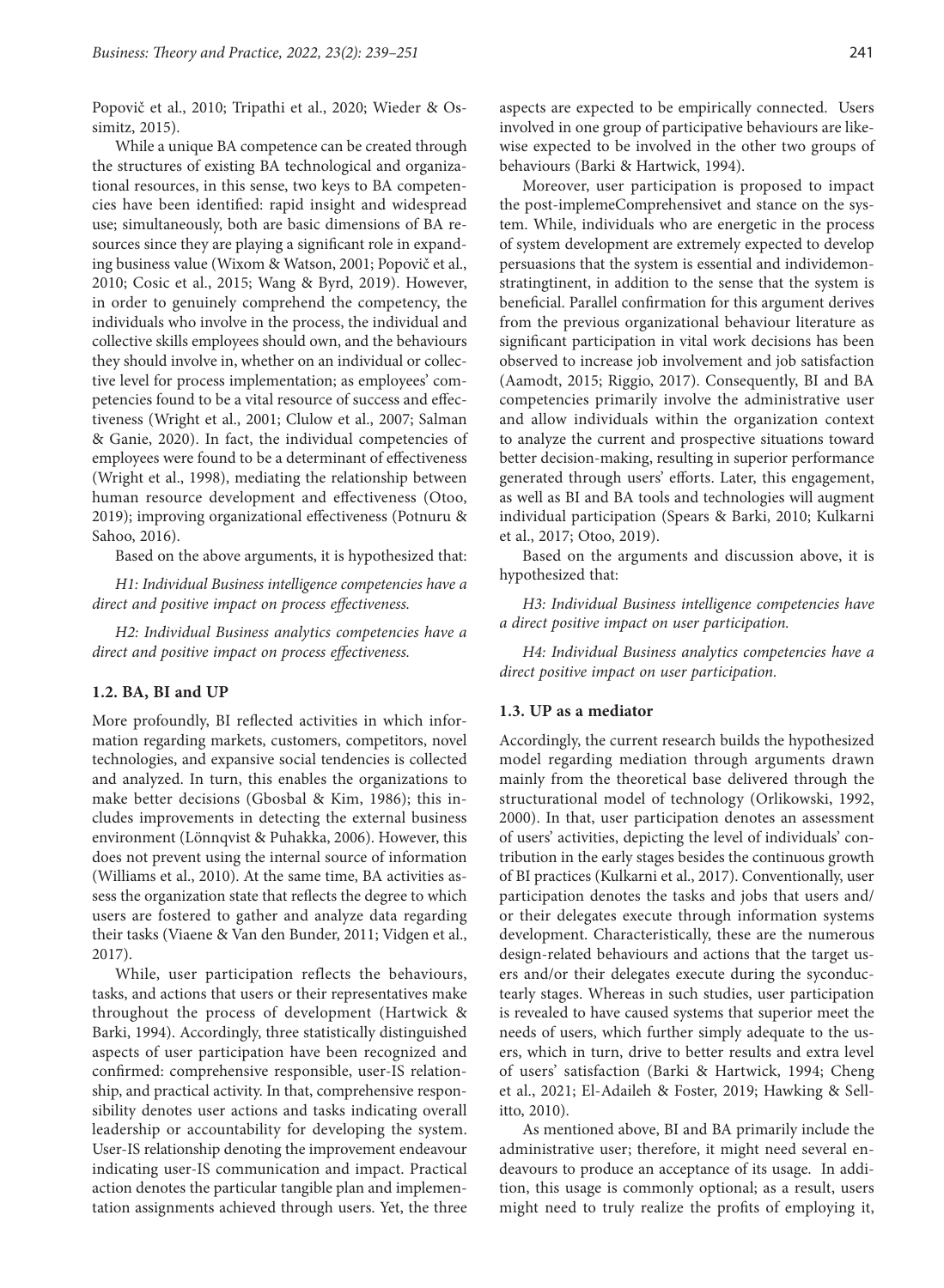then a call for a different type of incentive of usage will be generated. Further, organizations mainly employ it for tactical purposes; reducing costs or increasing operational efficiency is not the main focus of BI and BA; rather, the main focus is on augmenting effectiveness and developing competitive advantages. Therefore, the tools through which management influences an organization's BI and BA competencies are varied of those for developing competencies with other organization systems (Gbosbal & Kim, 1986; Orlikowski, 2000; Lönnqvist & Puhakka, 2006; Michalewicz et al., 2006; Williams et al., 2010; Howson et al., 2018; Sun et al., 2018; Niu et al., 2021).

Based on the above arguments, it is hypothesized that:

*H5: User participation mediates the relationship between business intelligence and process effectiveness.*

*H6: User participation mediates the relationship between business analytics and process effectiveness.*

## **1.4. Gender as a moderator**

Demographics such as gender are a crucial moderator in user participation, particularly in technology tools usage, acceptance, and adoption (Burke, 2002; Chawla & Joshi, 2020; Goswami & Dutta, 2015; Sun & Zhang, 2006; Venkatesh et al., 2003). This implies that gender differences were found to be expected in different studies regarding the adoption, acceptance and usage of technology tools, intelligence and information systems. In that, the bulk of studies has been conducted regarding the role of gender differences in different fields such as online commerce (Zhang et al., 2014); the adoption of bank technology (Wan et al., 2005); internet banking (Amin et al., 2006); technology usage (Shin, 2009); personal innovativeness in information technology usage and BI (Liu et al., 2015); and attitude, BI and an Internet-based learning medium (Cheung & Lee, 2011).

In the work of Trauth et al. (2004), three theories clarify the under-representation of females in the information technology career. The fundamental standpoint divides gender based on the assumption that there are noteworthy ingrained variances among males and females. In comparison, the social construction viewpoint emphasizes the

social construction of information technology as a domain for males. Later, another theory built on individual differences between females as they connect to the necessities and features of information technology jobs as well as the information technology workplace. Correspondingly, there are three main and critical gender differences in terms of user acceptance and participation in research. Nevertheless, it has been revealed that the decision-making process of females and males varies and that females and males are different regarding information management (Venkatesh & Morris, 2000). These differences are drivers to reconsider the role of gender in the relationship between BI and BA, and therefore the following hypotheses are formulated:

*H7a: Gender moderates the relationship between business intelligence and process effectiveness.*

*H7b: Gender moderates the relationship between business analytics and process effectiveness.*

# **1.5. UP and PE**

The early work of Hunton and Price (1997) clarified that the pattern of user participation performance in the line of the procedural justice theory enhances many critical ingredients in an organizational context, such as insights into decision control, outcome satisfaction, as well as degrees of job process with parallel augments in decision input. As the process of improvement becomes further significant, efficiency is likewise augmented. The direction of process development and success might be effectively determined through user participation and input. Correspondingly, participation in the traditional function indicates that users' engagement is required for building practically accurate and effective systems. Moreover, participation is thought to be a tool for completion: it might help deliver superior information on necessities, overwhelms resistance, and indorses scheme alternatives. The aim is to generate an enhanced system through effective processes that are expected to be utilized by likely users (Cavaye, 1995).

Moreover, it has been argued that when users have the opportunity to articulate their thoughts, predilections, and apprehensions, this offers users a feeling of control



Figure 1. The hypothesizied relationships among the study's variables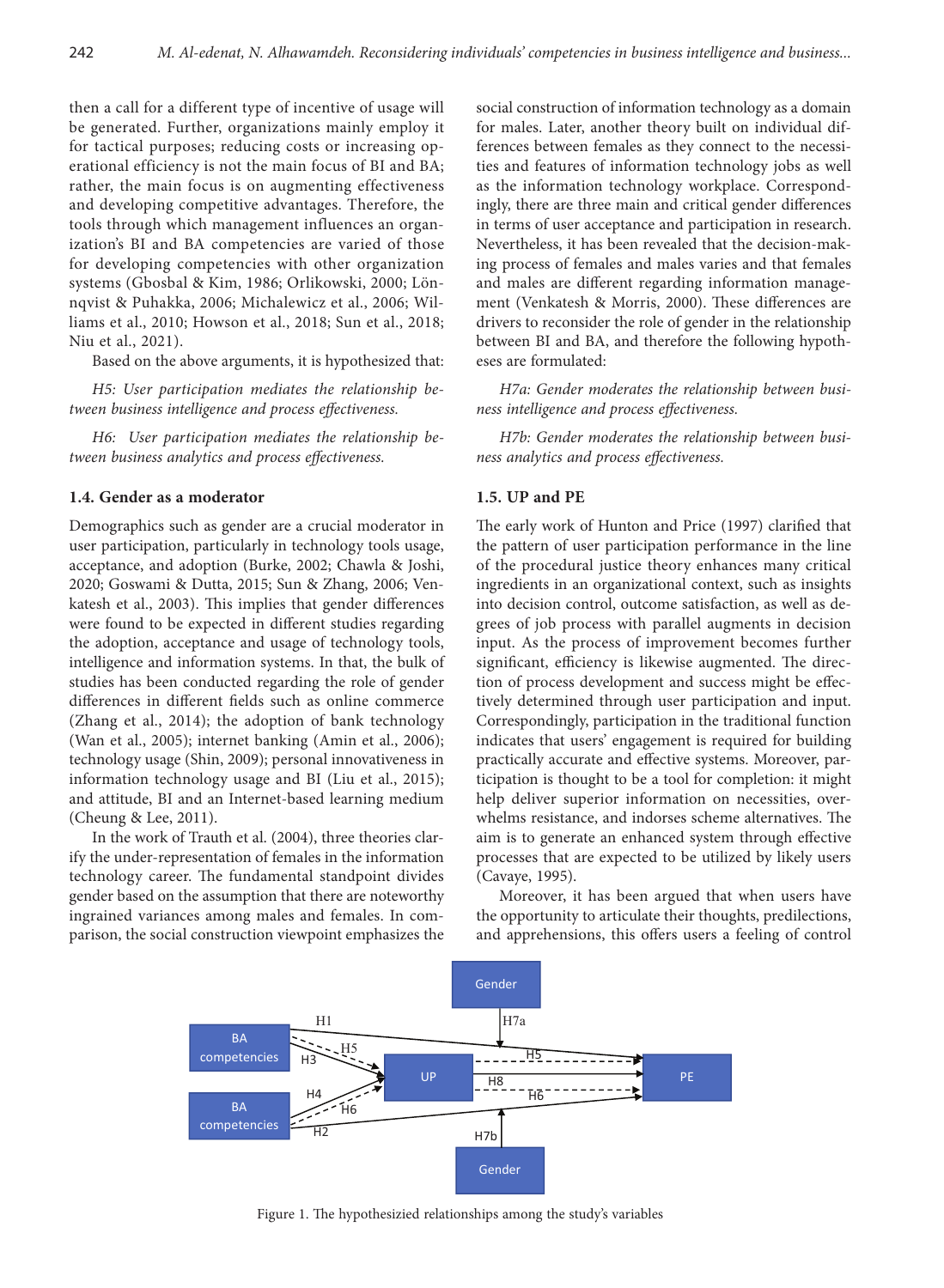throughout the improvement process and this makes the process more effective (Hunton & Beeler, 1997). Process effectiveness mainly depends on understanding the way of doing the tasks, jobs, and problem-solving. Users from inside the organization, who are profoundly aware and involved directly in such activities, are more capable of improving the work done to make the process more effective (Steers, 1976). In that, recognizing the main features of individuals that influence effectiveness needs esteem of knowledge and competencies, requirements and penchants, insights and anticipations, interactions and experience elements (Nadler & Tushman, 1980; Austin et al., 2006; Diochon & Anderson, 2009).

Based on the above discussion and arguments, it is hypothesized that:

*H8: User participation impacts positively and directly process effectiveness.*

The theoretical model and the hypothesized relationships among the study's variables are represented in Figure 1.

## **2. Methods and procedures**

## **2.1. Instrument and measurements**

The current study investigates the relationship between BI, BA, and PE, and it aims at investigating the mediating role of UP in this relationship. In addition, this study considers gender as a moderator in the relationship between BI, BA and PE. To this end, a questionnaire survey has been developed based on reviewing the related literature. Whereas this survey contains five sections to measure the study's variables on a five-point Likert scale as follows:

*Demographics information*: such as gender, tenure, age, and education.

*Business Intelligence competencies*: This variable is measured using thirteen items adopted from the work of Gartner Group's BI reports related to BI competencies with ( $\alpha$  = 0.91, Table 2). This measurement has been recently considered dependable and widely used and discussed in several studies such as Hostmann et al. (2009), Işik et al. (2012), and Işik et al. (2013).

*Business Analytics*: Based on the purpose of the current study, measuring individual competencies regarding BA. While BA is concerned about using technological tools such as software, hardware and information management skills, this variable is measured using eight items ( $\alpha$  = 0.88, Table 2) derived and adopted from Cosic et al. (2012) and has been proven in terms of validity and reliability in the bulk of studies (Appelbaum et al., 2017; Cosic et al., 2015; Krishnamoorthi & Mathew, 2018; Santiago Rivera & Shanks, 2015; Wang et al., 2018).

User Participation: This section contains four items that were measured this variable ( $\alpha$  = 0.89, Table 2). These items were derived and adopted relying on previous studies (Barki & Hartwick, 1994; Guimaraes & Igbaria, 1997; McKeen & Guimaraes, 1997) and have been widely used

as well as proven in terms of validity and reliability (Lin & Shao, 2000; Spears & Barki, 2010; Kulkarni et al., 2017).

*Process Effectiveness*: Fifteen items were used to measure this variable ( $α = 0.86$ , Table 2). These items were derived from prior studies (Watson et al., 1995). Again, this scale has been used in many previous studies, making it reliable and valid (Chowdhury, 2005; Presbitero, 2021; Watson et al., 2003).

## **2.2. Sample and data collection**

SMEs contribute significantly to social and economic growth in both developed and developing countries. Apart from fighting poverty and unemployment, they are regarded as a growth engine for the economy (Pandya, 2012). Moreover, 98% of registered companies in Jordan are SMEs type, 60% of formal jobs, and 50% of the GDP. The relevance of this industry resides in the constant hiring of people in Jordanian manufacturing SMEs (JYES, 2017). In addition, according to the Jordanian statistics department, almost 17,000 industrial institutions exist in Jordan, with nearly 98% being small and medium-sized businesses (Department of Statistics, 2020).

The data for the current study were gathered through an online form and sent to the participants. Participants were from middle and upper management levels and supervisors responsible for tasks and process accomplishments from Jordan's small and medium manufacturing enterprises. Each of these respondents was in decision-making positions in their organizations, and they are aware of the variables used in the current study, such as BI, BA, UP and PE. Whereas a purposive sampling technique was used to choose those participants as it fits the aim of the study, in that, choosing people who are in charge and in a position that allows them to make decisions as well as they are familiar with different concepts that were used to accomplish this study (Etikan et al., 2016). Moreover, a statement of disclosure was comprised in the questionnaire to disclose the aim of data collection and guarantee the confidentially of respondents' feedback and data will be utilized just for academic purposes. Further, as recommended in the previous literature, questionnaire items were clear and simple, an overview of each variable was included to assure clarity of its concept, and polite reminders were sent after a few weeks to fill out the questionnaire, decreasing the nonresponse bias (Toepoel & Schonlau, 2017).

Two hundred and fifty-five (255) questionnaires were distributed to the approached sample, and the respondents voluntarily contributed to answering the questions involved in the survey. Two hundred and nineteen (219) questionnaires were retrieved, giving a response rate of approximately 86 per cent (86). However, two hundred and fifteen (215) questionnaires were valid for the analysis stage, and four (4) questionnaires were excluded due to inappropriate filling. Out of 215 respondents, 69 per cent were male, and 31 per cent were female. The respondents' age categories were 21 per cent (25–34 years), 38 per cent (35–44 years), 28 per cent (45–54 years) and 13 per cent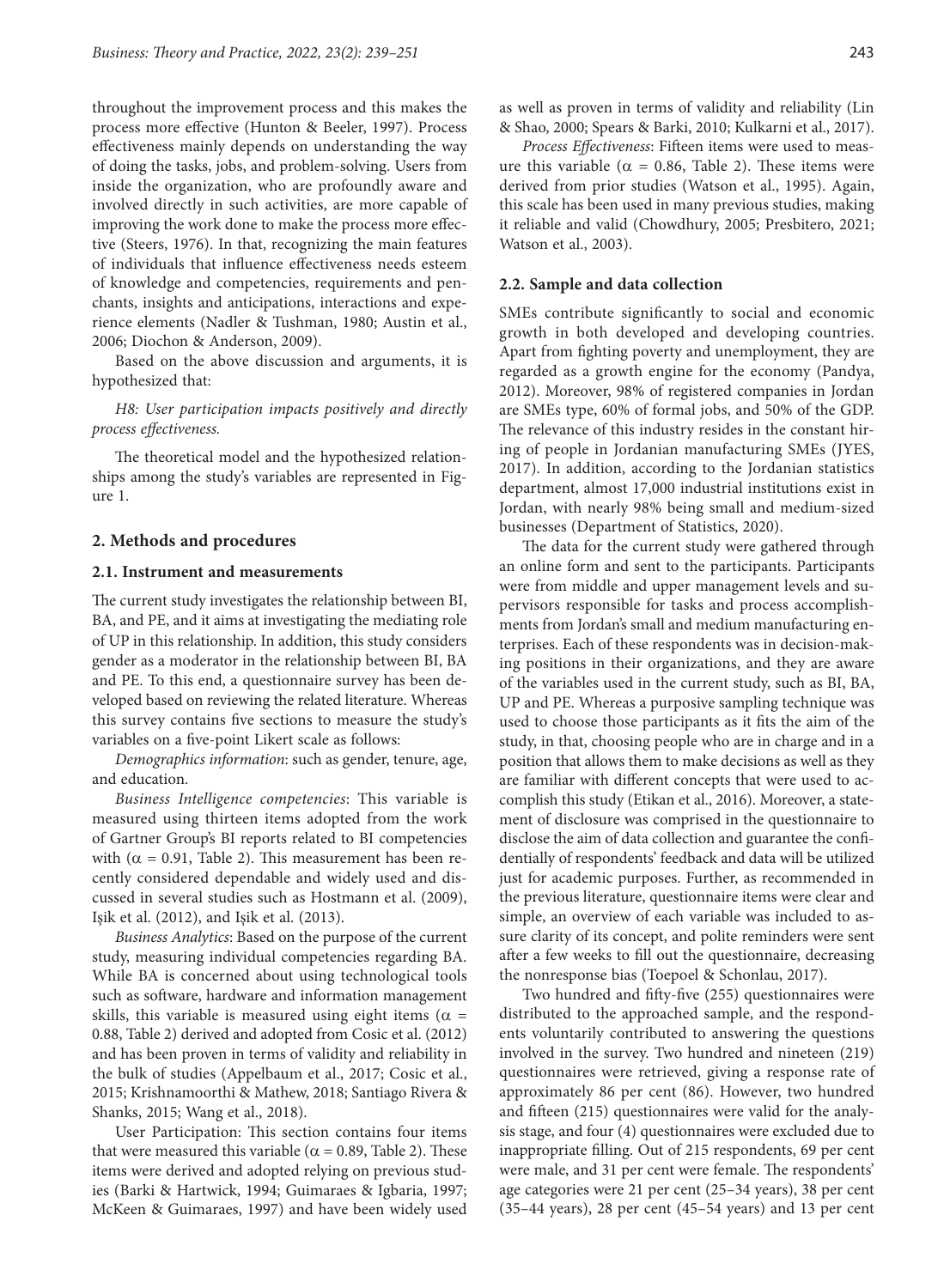(55–64 years). The education levels were as: 33 per cent (Diploma and below), 45 per cent (Bachelor degree), 14 per cent (Master degree) and 8 per cent (PhD degree). Tenure also recoded as 9 per cent (1–4), 19 per cent (5–9 years), 36 per cent (10–14 years), 22 per cent (15–19 years) and 14 per cent were  $(≥ 20$  years) Demographics information of the respondents provided in Table 1.

| Category  | Details              | Number | Per cent $(\% )$ |  |
|-----------|----------------------|--------|------------------|--|
| Gender    | Male                 | 149    | 69.3             |  |
|           | Female               | 66     | 30.7             |  |
|           | $25 - 34$            | 45     | 21               |  |
|           | $35 - 44$            | 82     | 38               |  |
| Age       | $45 - 54$            | 60     | 28               |  |
|           | $55 - 63$            | 28     | 13               |  |
| Education | Diploma and<br>below | 71     | 33               |  |
|           | Bachelor<br>degree   | 97     | 45               |  |
|           | Master degree        | 30     | 14               |  |
|           | PhD degree           | 17     | 8                |  |
| Tenure    | $1 - 4$              | 20     | 9                |  |
|           | $5 - 9$              | 41     | 19               |  |
|           | $10 - 14$            | 77     | 36               |  |
|           | $15 - 19$            | 47     | 22               |  |
|           | $\geq 20$            | 30     | 14               |  |

Table 1. Descriptive statistics of the sample

# **2.3. Analysis**

Structural equation modelling (SEM) was utilized in the current study as a standard reporting method to conduct accuracy and replicability. Whereas, partial least squares structural equation modelling (PLS-SEM) is used in numerous fields such as operation and international management (Peng & Lai, 2012; Richter et al., 2016), marketing and strategic management (Hair et al., 2012), human resource management (Ringle et al., 2020), information system (Urbach & Ahlemann, 2010), Knowledge management (Cepeda-Carrion et al., 2019), and organization and group research (Sosik et al., 2009). More precisely, various contemporary studies employed the PLS method to search results in SMEs, which in turn verifies the suitability of using this method for the current study (Naala et al., 2017; Ali et al., 2018; Schuberth, 2021). Moreover, the justification for employing PLS-SEM contains PLS-SEM generates "a sole determinant mark for each SEM composite for each remark," additionally, PLS-SEM correlates the overall variance explained with  $R^2$  (Hair et al., 2017).

The current study employed the statistical tool SmartPLS 3 for analyzing the data measurement model. At the same time, tests were performed to, firstly, examine composite reliability (CR), average variance extracted (AVE), and Cronbach's alpha (CA). Secondly,

analyzing the theoretical model through examining discriminant validity (DV), besides testing common method bias (variance inflation factor (VIF),  $F^2$ ,  $R^2$  (coefficient of determination),  $Q^2$  (predictive relevance), and standardized root means square residual (SRMR). Finally, SEM was conducted to test the proposed hypotheses of the current study.

## **2.3.1. Measurement model**

Although the scales that used in the current study have been utilized in several prior studies, as mentioned in section 2.1, and have been shown high degree in terms of validity and reliability; however, in the first stage of the analysis, CA was utilized to determine the reliability of the constructs adopted in the current study. The values of CA for all constructs showed high levels, in that BI with 0.910, BA with 0.880, UP with 0.890, and PE with 0.860. consequently, as recommended by Hair et al. (2017), the values met the threshold. Whereas Bagozzi and Yi (1988) and Hair et al. (2011) concluded that CR measures the internal consistency with the threshold of  $(≥ 0.70)$ . Consequently, the results showed that the values of CR are: 0.90 for BI, 0.89 for BA, 0.91 for UP, and 0.87 for PE. Furthermore, the current study used AVE to assess convergent validity, and it has been suggested that the threshold of AVE value to be  $(≥ 0.50)$  (Fornell & Larcker, 2016). The analysis result of the current study showed that AVE values are: 0.87 for BI, 0.81 for BA, 0.73 for UP, and 0.67 for PE. These values are represented in Table 2. Finally, discriminant validity was assessed using the criterion of Fornell and Larcker (2016). They suggested that the AVE value for each latent scale should be higher than the latent scale's highest squared correlation compared with any other latent scale. Table 3 shows the assessment values of DC, and it met the required criterion.

Table 2. Measurement model

| Const-<br>ruct | Code            | Factor<br>Loa-<br>ding | p-value | CR   | $CA(\alpha)$ | <b>AVE</b> |
|----------------|-----------------|------------------------|---------|------|--------------|------------|
|                | BI <sub>1</sub> | 0.823                  | 0.000   |      |              |            |
|                | BI <sub>2</sub> | 0.901                  | 0.000   |      |              |            |
|                | BI <sub>3</sub> | 0.874                  | 0.000   |      |              |            |
| <b>BI</b>      | BI <sub>4</sub> | 0.912                  | 0.000   |      |              |            |
|                | BI <sub>5</sub> | 0.917                  | 0.000   |      |              |            |
|                | BI <sub>6</sub> | 0.907                  | 0.000   |      |              |            |
|                | BI <sub>7</sub> | 0.889                  | 0.000   | 0.90 | 0.91         |            |
|                | BI <sub>8</sub> | 0.874                  | 0.000   |      |              |            |
|                | BI <sub>9</sub> | 0.821                  | 0.000   |      |              |            |
|                | <b>BI</b> 10    | 0.863                  | 0.000   |      |              |            |
|                | BI 11           | 0.886                  | 0.000   |      |              |            |
|                | <b>BI</b> 12    | 0.814                  | 0.000   |      |              |            |
|                | BI 13           | 0.897                  | 0.000   |      |              |            |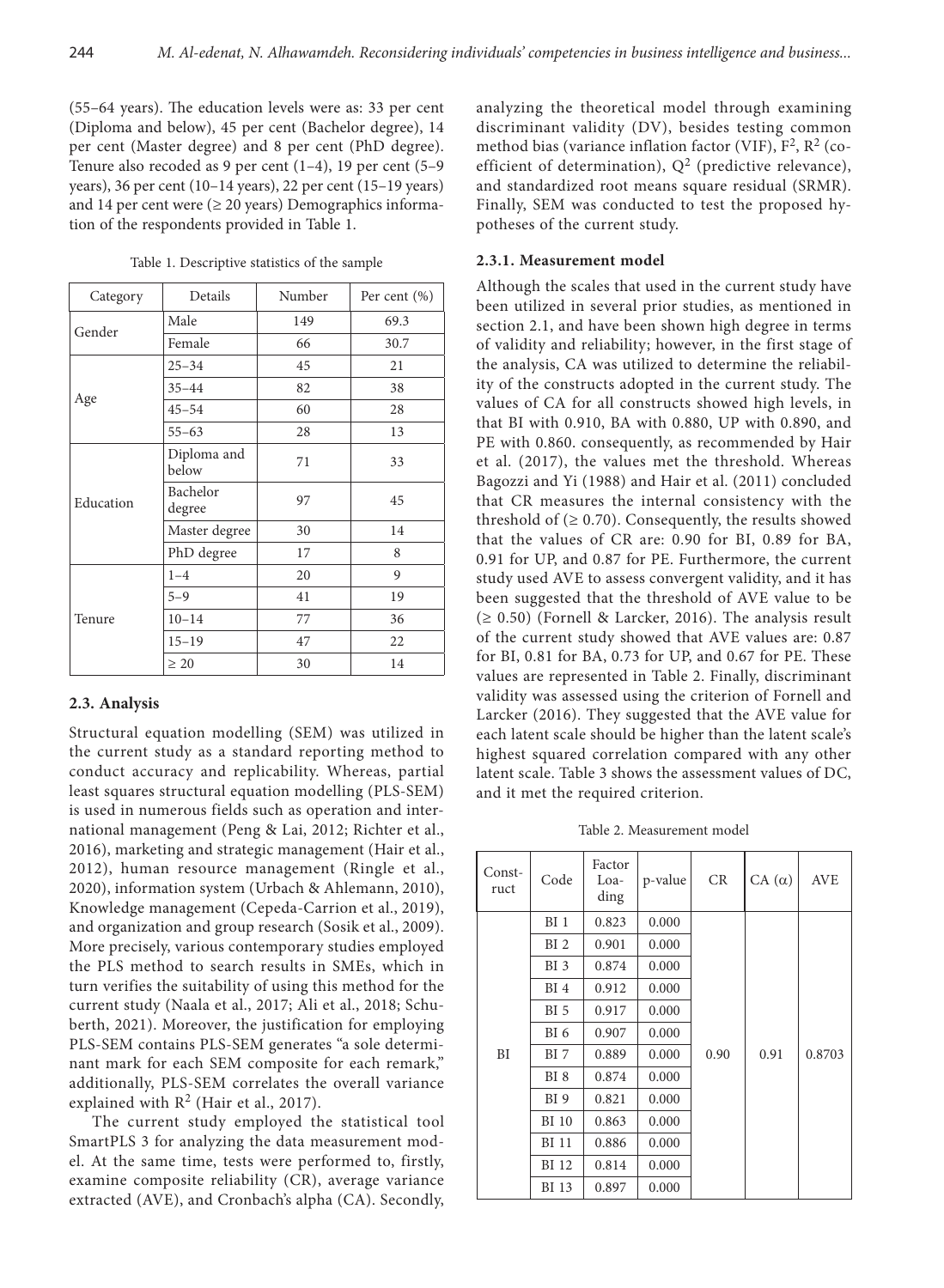| Const-<br>ruct | Code            | Factor<br>Loa-<br>ding | p-value | CR   | $CA(\alpha)$ | <b>AVE</b> |
|----------------|-----------------|------------------------|---------|------|--------------|------------|
|                | BA <sub>1</sub> | 0.794                  | 0.000   |      |              | 0.8146     |
|                | BA <sub>2</sub> | 0.881                  | 0.000   | 0.89 |              |            |
|                | BA <sub>3</sub> | 0.846                  | 0.000   |      |              |            |
|                | BA4             | 0.910                  | 0.000   |      |              |            |
| <b>BA</b>      | BA <sub>5</sub> | 0.920                  | 0.000   |      | 0.88         |            |
|                | BA <sub>6</sub> | 0.862                  | 0.000   |      |              |            |
|                | BA7             | 0.821                  | 0.000   |      |              |            |
|                | BA <sub>8</sub> | 0.880                  | 0.000   |      |              |            |
|                | $UP_1$          | 0.893                  | 0.000   |      |              |            |
| UP             | UP <sub>2</sub> | 0.855                  | 0.000   | 0.91 | 0.89         | 0.7389     |
|                | UP <sub>3</sub> | 0.883                  | 0.000   |      |              |            |
|                | UP <sub>4</sub> | 0.906                  | 0.000   |      |              |            |
|                | PE <sub>1</sub> | 0.874                  | 0.000   |      | 0.86         | 0.7787     |
|                | PE <sub>2</sub> | 0.905                  | 0.000   |      |              |            |
|                | PE <sub>3</sub> | 0.865                  | 0.000   |      |              |            |
|                | PE <sub>4</sub> | 0.807                  | 0.000   |      |              |            |
|                | <b>PE 5</b>     | 0.911                  | 0.000   |      |              |            |
|                | PE <sub>6</sub> | 0.896                  | 0.000   |      |              |            |
|                | PE <sub>7</sub> | 0.886                  | 0.000   |      |              |            |
| PE             | PE <sub>8</sub> | 0.852                  | 0.000   | 0.87 |              |            |
|                | PE <sub>9</sub> | 0.847                  | 0.000   |      |              |            |
|                | <b>PE 10</b>    | 0.866                  | 0.000   |      |              |            |
|                | <b>PE 11</b>    | 0.861                  | 0.000   |      |              |            |
|                | PE 12           | 0.889                  | 0.000   |      |              |            |
|                | PE 13           | 0.903                  | 0.000   |      |              |            |
|                | PE 14           | 0.917                  | 0.000   |      |              |            |
|                | <b>PE 15</b>    | 0.902                  | 0.000   |      |              |            |

*End of Table 2*

Table 3. Assessing DC (Correlations between Latent Variables and Square Roots of AVE)

|     | BI    | BA    | UP    | PE.   |
|-----|-------|-------|-------|-------|
| BI  | 0.933 | 0.488 | 0.684 | 0.396 |
| BA  |       | 0.903 | 0.467 | 0.413 |
| UP  |       |       | 0.860 | 0.387 |
| PE. |       |       |       | 0.882 |

Apparently, as the data were collected for all variables with the same instrument, the potential for common method bias in the data is tested using both methods of Podsakoff et al. (2003). First, a common method constructs method to compare the estimated structural model path coefficients with and without the common method construct. The results showed no significant differences, suggesting that common method bias was not an issue in the data. Second, Harman's single-factor test was conducted, which showed the occurrence of distinctive factors in the un-rotated factor solution. Though these results do not exclude the probability of common method bias, however, it has been suggested that common method bias does not expect to explain the reported impacts (Andersson & Bateman, 1997).

## **2.3.2. Assessing the structural model**

 $(R<sup>2</sup>)$  is suggested for the model's predictive power (Sarstedt) et al., 2014). Prior researches recommended and used threshold values of  $R^2$  as 0.25, 0.50 and 0.75, indicating non-significant, moderate and significant relationships, respectively (Carranza et al., 2020; Hair et al., 2019; Tian et al., 2021). The results of the current study revealed that (0.412) 41.2%, (0.648) 64.8.4%, and (0.524) 52.4 variations in PE appeared because of the independent variables BI, BA and UP, respectively, as shown in Table 4. Then, the next step is to proceed toward examining the size of the effects  $(f^2)$  (Hair et al., 2019). It has been suggested that the values of 0.02, 0.15 and 0.35 reflect small, medium and great relevance, respectively. The results of the current study indicate that there is an effect, as shown in Table 4. Moreover, in their early work, Geisser (1974) and Stone (1974) recommended that the predictive relevance as an indicator of the model's out-of-sample predictive power and assessed using  $(Q^2)$ . In that, the threshold of  $Q^2$  values should be greater than zero for an explicit reflective endogenous latent variable, yet, it shows the path model's predictive relevance for a specific dependent variable (Hair et al., 2019). The results also indicate  $Q^2$  values greater than zero as shown in Table 4. To deal with collinearity issues as well as common method bias, the current study uses the variance inflation factor (VIF). In which values should be less than 3.3 (Hair et al., 2011). Further, Standard root means square residual (SRMR) is used to examine the root mean square discrepancy between the observed correlations and the model-implied correlations, which also assesses the absolute measure of fit. However, Hu and Bentler (1998) recommended that an SRMR value of less than 0.08 is considered an acceptable fit. The results of this study show a good model fit as represented in Table 4.

Table 4. Structural model

| Construct | $R^2$ | Adj. $R^2$ | F <sup>2</sup> | $Q^2$ | <b>VIF</b> | <b>SRMR</b> |
|-----------|-------|------------|----------------|-------|------------|-------------|
| BI        | 0.412 | 0.410      | 0.094          | 0.301 | 2.844      | 0.042       |
| BA        | 0.648 | 0.650      | 0.421          | 0.342 | 2.012      |             |
| UP        | 0.524 | 0.520      | 0.087          | 0.412 | 1.854      |             |
| РE        |       |            | 0.068          |       | 2.781      |             |

# **2.3.3. Structural equation modelling (Multigroup analysis)**

The results of PLS-SEM analysis revealed that BI has a direct positive and significant impact on PE with  $β = 0.506$ ,  $t = 5.841$ ,  $p < 0.000$ , which in turn, makes *H1* supported. Moreover, the results showed that BA has a direct positive and significant impact on PE with  $\beta = 0.408$ ,  $t = 3.532$ , p < 0.000, which makes *H2* supported. Likewise, BI has a direct positive and significant impact on UP with  $β =$ 0.534,  $t = 5.562$ ,  $p < 0.000$ , as a result *H3* is supported.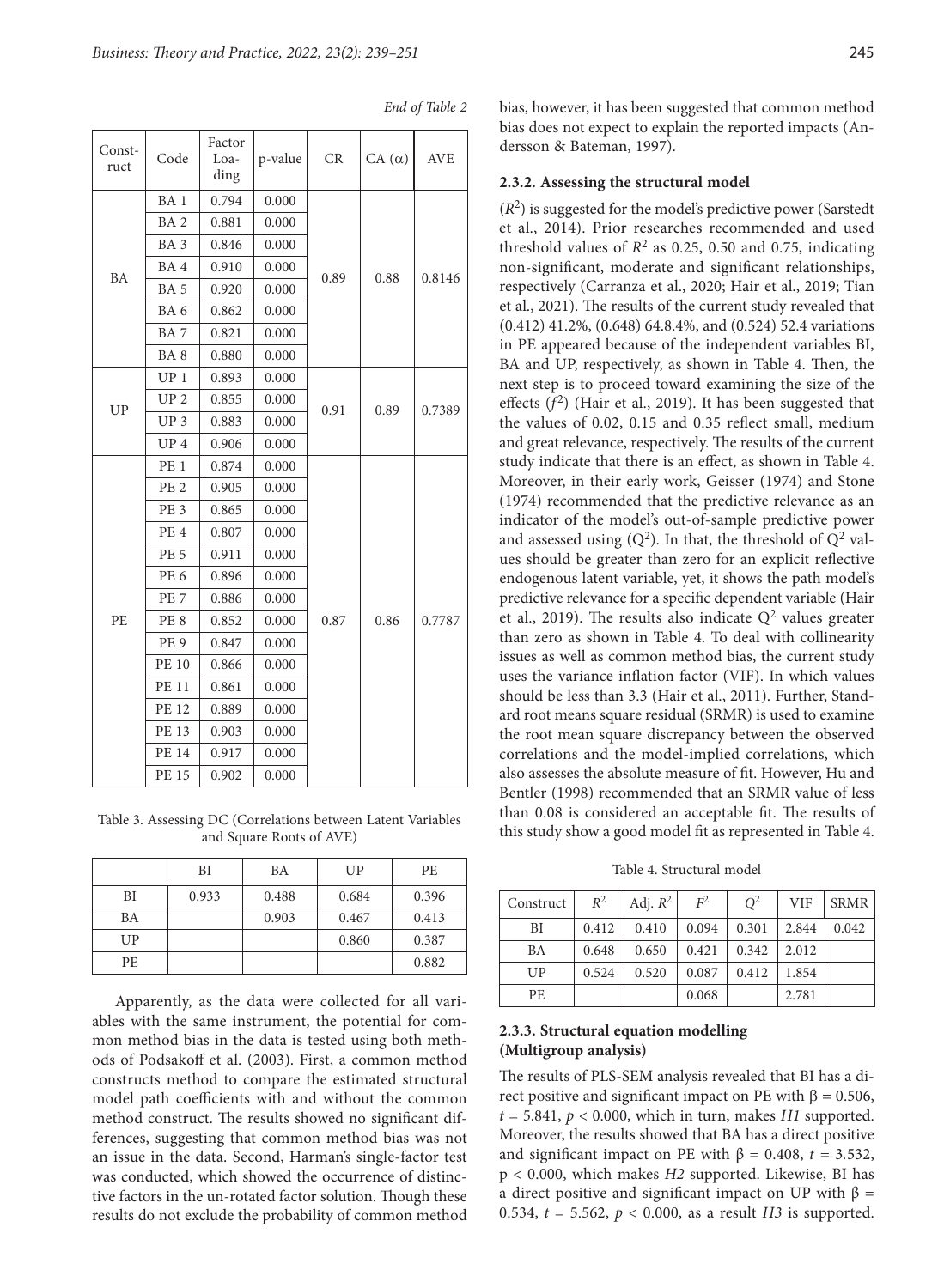| Type of impact | Relationship                                | Hypothesis       | $\beta$ -value | t-value | $p$ -value | Result    |
|----------------|---------------------------------------------|------------------|----------------|---------|------------|-----------|
| Direct         | $BI \rightarrow PE$                         | H1               | 0.506          | 5.841   | $0.000*$   | supported |
|                | $BA \rightarrow PE$                         | H <sub>2</sub>   | 0.408          | 3.532   | $0.000*$   | supported |
|                | $BI \rightarrow UP$                         | H <sub>3</sub>   | 0.534          | 5.562   | $0.000*$   | supported |
|                | $BA \rightarrow UP$                         | H <sub>4</sub>   | 0.505          | 5.328   | $0.000*$   | supported |
|                | $UP \rightarrow PE$                         | H <sub>8</sub>   | 0.254          | 3.745   | $0.000*$   | supported |
| Indirect       |                                             |                  |                |         |            |           |
| Mediation      | $BI \rightarrow UP \rightarrow PE$          | H <sub>5</sub>   | 0.512          | 5.344   | $0.000*$   | supported |
| Mediation      | $BA \rightarrow PU \rightarrow PE$          | H <sub>6</sub>   | 0.537          | 5.854   | $0.000*$   | supported |
| Moderation     | $\rightarrow$ Gender $\rightarrow$ PE<br>BI | H7a              | 0.532          | 5.242   | $0.000*$   | supported |
| Moderation     | $BA \rightarrow$ Gender $\rightarrow$ PE    | H <sub>7</sub> b | 0.518          | 5.398   | $0.000*$   | supported |

Table 5. Hypotheses testing results

*Note:* \**p*-value < 0.001.

further, BA has a direct positive and significant impact on UP with  $\beta = 0.505$ ,  $t = 5.328$ ,  $p < 0.000$ , also, *H4* is supported. In addition, a mediation effect of UP on the relationship of BI and PE was detected with  $β = 0.512$ ,  $t =$ 5.344, *p* < 0.000, this implies support for *H5*. Similarly, a mediation of UP on the relationship of BA and PE was detected with  $\beta$  = 0.537, *t* = 5.854, *p* < 0.000, this implies support for *H6.* A moderation effect is detected of gender on the relationship of BI and PE with β = 0.532, *t* = 5.242, *p* < 0.000, implying support for *H7a*. Also, a moderation effect is detected of gender on the relationship of BA and PE with  $β = 0.518$ ,  $t = 5.398$ ,  $p < 0.000$ , this implies support for *H7b*. Finally, UP has a direct positive and significant impact on PE with  $β = 0.254$ ,  $t = 3.745$ ,  $p < 0.000$ , which in turn, makes *H8* supported. The analysis results are represented in Table 5.

## **Conclusions and discussion**

The current study suggested a mediation-moderation model regarding the relationship between BI, BA, UP and PE, with UP as a mediator between BI and PE and between BA and PE. In addition, it proposed a moderating effect of gender in the relationship between BI, PE and BA, PE. As proposed and predicted in the model's study, the analysis results showed the following findings: BI impacts directly and positively PE; BA impacts directly and positively PE; BI impacts directly and positively UP; BA impacts directly and positively UP; UP impacts directly and positively PE; UP mediates the relationship between, from one hand, BA and PE, on the other hand, UP mediates the relationship between BA and PE. Furthermore, gender moderates the relationship between BI and PE and moderates the relationship between BA and PE. Accordingly, our study confirms previous findings and asserts the importance of BI effectiveness (Gessner & Scott, 2009), particularly, in the Jordanian context (Masa'Deh et al., 2021). In the same vein, BA was found to be beneficial for PE as well, which makes our findings consistent with previous studies (Cao et al., 2015). However, UP has been identified as a mediator in the current study which, also,

verifies the argument that UP is vital in such system development (Cavaye, 1995). Moreover, as the previous literature observed that there are different results regarding the role of gender on technology adoption (e.g. BI and BA) (Goswami & Dutta, 2015), which in turn, asserts our arguments and findings.

The current study has the following implications: first, theoretically, BI and BA are beneficial for PE, which makes our findings is a genuine attempt to distinguish individual BI and BA competencies from BI and BA systems on the organizational level. This differentiates the required capabilities and competencies regarding BI and BA levels, whether organizational or individual, as previous studies focus mainly, on organizational BI and BA capabilities and competencies that are substantial for the decision-making process (Hamad et al., 2021; Işik et al., 2012; Kulkarni et al., 2017; Lahrmann et al., 2011; Sangari & Razmi, 2015). Besides, the findings revealed an essential factor that enhances the power of using such competencies of managing acquired knowledge by individuals toward strengthening and leveraging the effectiveness (Watson et al., 1995; Spears & Barki, 2010; Otoo, 2019; Wang & Byrd, 2019). Further, the findings shown differences in acquiring and utilizing BI and BA competencies. An increasing number of researches examining gender differences have confirmed the significance of recognizing the role of gender concerning information technology and knowledge in a diversity of frameworks (Cheung & Lee, 2011; Goswami & Dutta, 2015; Trauth et al., 2004; Venkatesh & Morris, 2000; Zhang et al., 2014).

Second, managerially, managers should be conscious that BI and competencies have distinct components and need individual attention. Additionally, managers need to know that the behaviours and tools to enhance these competencies are essential to the effectiveness and augmenting performance. Organizations need to hold a warehouse of precise, trustworthy, and harmonious information that is accessible at the appropriate level of detail through all of its entities. This information might be enhanced through an abundant of BI and BA competencies with functionalities to encourage the knowledge practices of numerous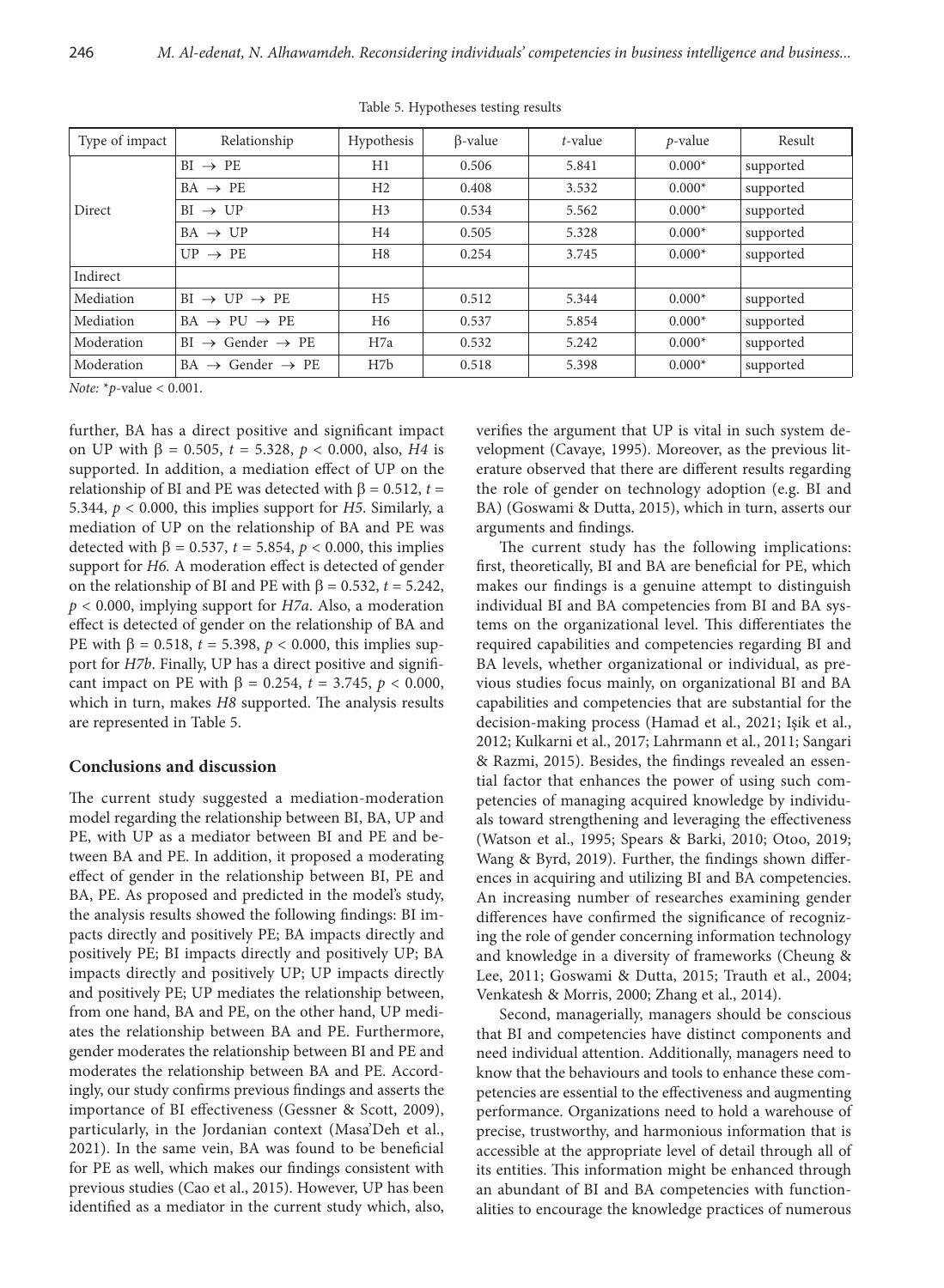sorts of decision-makers (Lahrmann et al., 2011; Işik et al., 2012; Sangari & Razmi, 2015; Santiago Rivera & Shanks, 2015; Yeoh & Popovič, 2016; Kulkarni et al., 2017; Brill, 2019; Hamad et al., 2021).

As the case in any research work, the current study has limitations that could guide future research. These limitations are: the current study is a cross-sectional type, while longitudinal studies are, indeed, needed to see the ability to identify and connect incidents to specific detections, as well as to describe these detections in terms of existence, timing and chronicity (Saunders et al., 2009). The current study was conducted in a developing context, Jordan, whereas even developing countries vary in different aspects. An attempt to re-conduct the same model is needed, whether in another developing country or comparing developing and developed countries. This study used a sample from SMEs; although SMEs play a vital role in most modern economies (Savlovschi & Robu, 2011); however, different types of organizations to be studied may exhibit different results.

# **References**

- Aamodt, M. G. (2015). *Industrial organizational psychology: An applied approach* (6th ed.). Cengage Learning.
- Ain, N., Vaia, G., DeLone, W. H., & Waheed, M. (2019). Two decades of research on business intelligence system adoption, utilization and success – A systematic literature review. *Decision Support Systems*, *125*, 113113. https://doi.org/10.1016/j.dss.2019.113113
- Ali, F., Rasoolimanesh, S. M., Sarstedt, M., Ringle, C. M., & Ryu, K. (2018). An assessment of the use of partial least squares structural equation modeling (PLS-SEM) in hospitality research. *International Journal of Contemporary Hospitality Management*, *30*(1), 514–538. https://doi.org/10.1108/IJCHM-10-2016-0568
- Amin, H., Hamid, M. R. A., Tanakinjal, G. H., & Lada, S. (2006). Undergraduate attitudes andexpectations for mobile banking. *Journal of Internet Banking and Commerce*, *11*(3), 1–10.
- Andersson, L. M., & Bateman, T. S. (1997). Cynicism in the workplace: Some causes and effects. *Journal of Organizational Behavior*, *18*(5), 449–469. https://doi.org/10.1002/(SICI)1099- 1379(199709)18:5<449::AID-JOB808>3.0.CO;2-O
- Appelbaum, D., Kogan, A., Vasarhelyi, M., & Yan, Z. (2017). Impact of business analytics and enterprise systems on managerial accounting. *International Journal of Accounting Information Systems*, *25*, 29–44.
	- https://doi.org/10.1016/j.accinf.2017.03.003
- Arnott, D., Lizama, F., & Song, Y. (2017). Patterns of business intelligence systems use in organizations. *Decision Support Systems*, *97*, 58–68. https://doi.org/10.1016/j.dss.2017.03.005
- Austin, J., Stevenson, H., & Wei-Skillern, J. (2006). Social and commercial entrepreneurship: Same, different, or both? *Entrepreneurship Theory and Practice*, *30*(1), 1–22. https://doi.org/10.1111/j.1540-6520.2006.00107.x
- Aydiner, A. S., Tatoglu, E., Bayraktar, E., Zaim, S., & Delen, D. (2019). Business analytics and firm performance: The mediating role of business process performance. *Journal of Business Research*, *96*(November 2018), 228–237. https://doi.org/10.1016/j.jbusres.2018.11.028

Bagozzi, R. P., & Yi, Y. (1988). On the evaluation of structural equation models. *Journal of the Academy of Marketing Science*, *16*(1), 74–94. https://doi.org/10.1007/BF02723327

Barki, H., & Hartwick, J. (1994). Measuring user participation, user involvement, and user attitude. *MIS Quarterly*, *18*(1), 59–82. https://doi.org/10.2307/249610

- Barney, J. (1991). Firm resources and sustained competitive advantage. *Journal of Management*, *17*(1), 99–120. https://doi.org/10.1177/014920639101700108
- Barney, J., Wright, M., & Ketchen, D. J. (2001). The resource-based view of the firm: Ten years after 1991. *Journal of Management*, *27*(6), 625–641. https://doi.org/10.1177/014920630102700601
- Bedeley, R. T., Ghoshal, T., Iyer, L. S., & Bhadury, J. (2018). Business analytics and organizational value chains: A relational mapping. *Journal of Computer Information Systems*, *58*(2), 151–161. https://doi.org/10.1080/08874417.2016.1220238
- Borissova, D., Cvetkova, P., Garvanov, I., & Garvanova, M. (2020). A framework of business intelligence system for decision making in efficiency management. In K. Saeed & J. Dvirsky (Eds), *Computer Information Systems and Industrial Management. CISIM 2020. Lecture Notes in Computer Science*  (Vol. 12133). Springer.

https://doi.org/10.1007/978-3-030-47679-3\_10

- Brill, C. (2019). *The influence of management support on the drivers of business intelligence success* [Doctoral dissertation, University of Pretoria, March].
- Bronzo, M., de Resende, P. T. V., de Oliveira, M. P. V., McCormack, K. P., de Sousa, P. R., & Ferreira, R. L. (2013). Improving performance aligning business analytics with process orientation. *International Journal of Information Management*, *33*(2), 300–307. https://doi.org/10.1016/j.ijinfomgt.2012.11.011
- Burke, R. R. (2002). Technology and the customer interface: What consumers want in the physical and virtual store. *Journal of the Academy of Marketing Science*, *30*(4), 411–432. https://doi.org/10.1177/009207002236914
- Cao, G., Duan, Y., & Li, G. (2015). Linking business analytics to decision making effectiveness: A Path model analysis. *IEEE Transactions on Engineering Management*, *62*(3), 384–395. https://doi.org/10.1109/TEM.2015.2441875
- Carranza, R., Díaz, E., Martín-Consuegra, D., & Fernández-Ferrín, P. (2020). PLS–SEM in business promotion strategies. A multigroup analysis of mobile coupon users using MICOM. *Industrial Management and Data Systems*, *120*(12), 2349– 2374. https://doi.org/10.1108/IMDS-12-2019-0726
- Cavaye, A. L. M. (1995). User participation in system development revisited. *Information and Management*, *28*(5), 311–323. https://doi.org/10.1016/0378-7206(94)00053-L
- Cepeda-Carrion, G., Cegarra-Navarro, J. G., & Cillo, V. (2019). Tips to use partial least squares structural equation modelling (PLS-SEM) in knowledge management. *Journal of Knowledge Management*, *23*(1), 67–89.

https://doi.org/10.1108/JKM-05-2018-0322

- Chawla, D., & Joshi, H. (2020). The moderating role of gender and age in the adoption of the mobile wallet. *Foresight*, *22*(4), 483–504. https://doi.org/10.1108/FS-11-2019-0094
- Chen, H., Chiang, R. H. L., Storey, V. C., & Robinson, J. M. (2012). Business intelligence research business intelligence and analytics: From Big Data to Big Impact. *MIS Quarterly*, *36*(4), 1165–1188. https://doi.org/10.2307/41703503
- Cheng, X., Su, L., Luo, X., Benitez, J., & Cai, S. (2021). The good, the bad, and the ugly: Impact of analytics and artificial intelligence-enabled personal information collection on privacy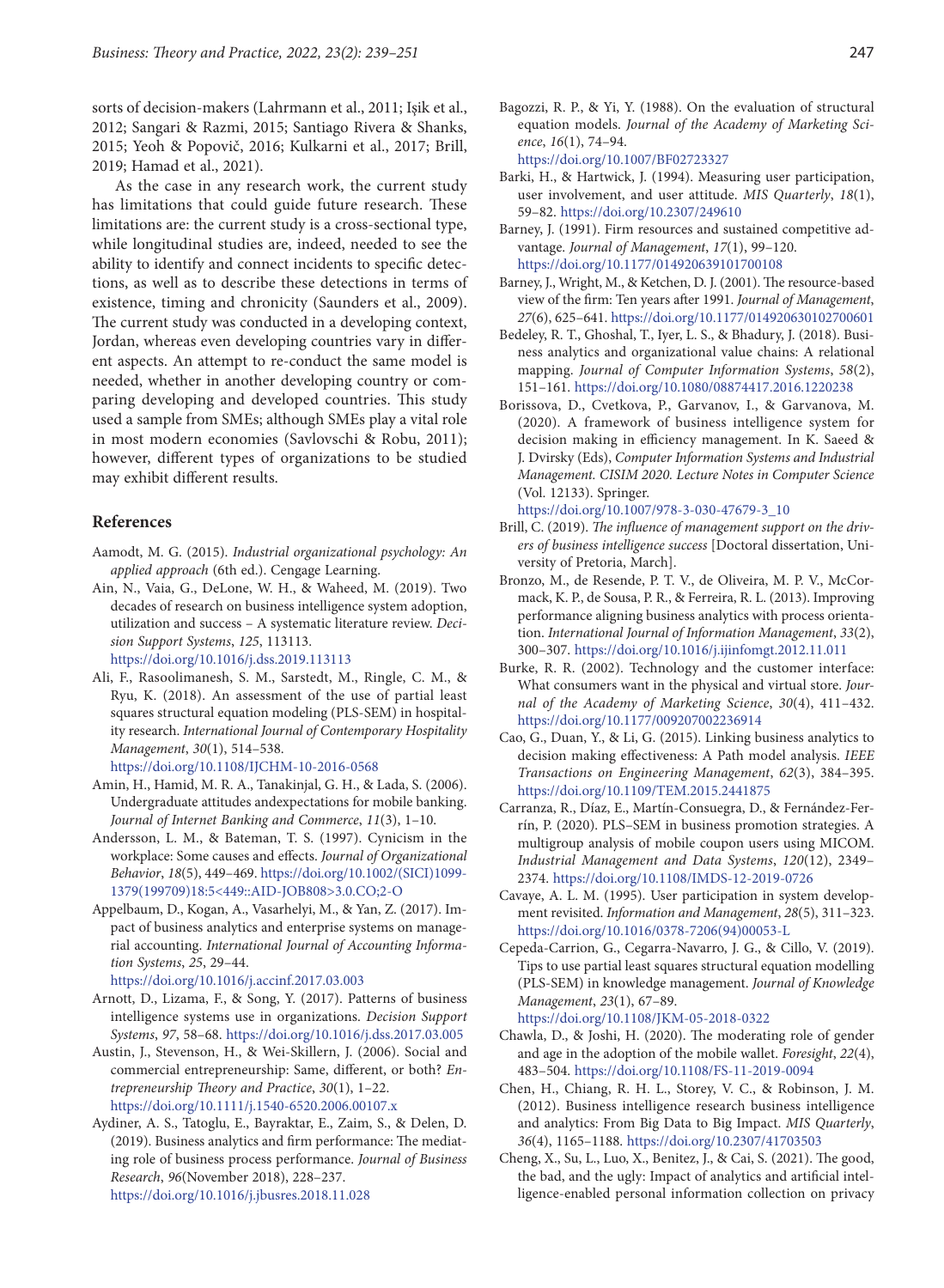and participation in ridesharing. *European Journal of Information Systems*, *31*(3), 339–363*.*  https://doi.org/10.1080/0960085X.2020.1869508

Cheung, C. M. K., & Lee, M. K. O. (2011). Exploring the gender differences in student acceptance of an internet-based learning medium. In *Technology Acceptance in Education* (pp. 183–199). Sense Publishers.

https://doi.org/10.1007/978-94-6091-487-4\_10

- Chowdhury, S. (2005). Demographic diversity for building an effective entrepreneurial team: Is it important? *Journal of Business Venturing*, *20*(6), 727–746. https://doi.org/10.1016/j.jbusvent.2004.07.001
- Clulow, V., Barry, C., & Gerstman, J. (2007). The resource-based view and value: The customer-based view of the firm. *Journal of European Industrial Training*, *31*(1), 19–35. https://doi.org/10.1108/03090590710721718
- Cosic, R., Shanks, G., & Maynard, S. (2012, 3–5 December). Towards a business analytics capability maturity model. In *ACIS 2012: Proceedings of the 23rd Australasian Conference on Information Systems* (pp. 1–11). Geelong.
- Cosic, R., Shanks, G., & Maynard, S. (2015). A business analytics capability framework. *Australasian Journal of Information Systems*, *19*, S5–S19. https://doi.org/10.3127/ajis.v19i0.1150
- Davenport, T. H. (2006). Competing on analytics. *Harvard Business Review*, *84*(1), 98–108.
- Davenport, T., & Harris, J. (2017). *Competing on analytics: The new science of winning* (1st ed.). Harvard Business Press.
- Department of Statistics. (2020). *Jordan in figures 2017*. http://dosweb.dos.gov.jo/ar/
- Diochon, M., & Anderson, A. R. (2009). Social enterprise and effectiveness: A process typology. *Social Enterprise Journal*, *5*(1), 7–29. https://doi.org/10.1108/17508610910956381
- Duan, Y., Cao, G., & Edwards, J. S. (2020). Understanding the impact of business analytics on innovation. *European Journal of Operational Research*, *281*(3). https://doi.org/10.1016/j.ejor.2018.06.021
- El-Adaileh, N. A., & Foster, S. (2019). Successful business intelligence implementation: A systematic literature review. *Journal of Work-Applied Management*, *11*(2), 121–132. https://doi. org/10.1108/JWAM-09-2019-0027
- Etikan, I., Musa, S. A., & Alkassim, R. S. (2016). Comparison of convenience sampling and purposive sampling. *American Journal of Theoretical and Applied Statistics*, *5*(1), 1–4. https://doi.org/10.11648/j.ajtas.20160501.11
- Fornell, C., & Larcker, D. F. (2016). Evaluating structural equation models with unobservable variables and measurement error. *Journal of Marketing Research*, *18*(1), 39–50. https://doi.org/10.1177/002224378101800104
- Foshay, N., & Kuziemsky, C. (2014). Towards an implementation framework for business intelligence in healthcare. *International Journal of Information Management*, *34*(1), 20–27. https://doi.org/10.1016/j.ijinfomgt.2013.09.003
- Galbraith, J. R. (1965). Organization design: An information processing view. *Interfaces*, *4*(3), 28–36. https://doi.org/10.1287/inte.4.3.28
- Gbosbal, S., & Kim, S. K. (1986). Building effective intelligence systems for competitive advantage. *Sloan Management Review*, *28*(1), 49–58.
- Geisser, S. (1974). A predictive approach to the random effect model. *Biometrika*, *61*(1), 1–7.

https://doi.org/10.1093/biomet/61.1.101

Gessner, G., & Scott, R. A. (2009). Using business intelligence tools to help manage costs and effectiveness of business-to-business inside-sales programs. *Information Systems Management*, *26*(2), 199–208. https://doi.org/10.1080/10580530902797623

- Ghatasheh, N., Faris, H., AlTaharwa, I., Harb, Y., & Harb, A. (2020). Business analytics in telemarketing: Cost-sensitive analysis of bank campaigns using artificial neural networks. *Applied Sciences (Switzerland)*, *10*(7), 8–13. https://doi.org/10.3390/app10072581
- Goswami, A., & Dutta, S. (2015). Gender differences in technology usage: A literature review. *Open Journal of Business and Management*, *4*(1), 51–59.

<https://doi.org/10.4236/ojbm.2016.41006> Guimaraes, T., & Igbaria, M. (1997). Client/server system suc-

- cess: Exploring the human side. *Decision Sciences*, *28*(4), 851–876. https://doi.org/10.1111/j.1540-5915.1997.tb01334.x
- Hair, J. F., Ringle, C. M., & Sarstedt, M. (2011). PLS-SEM: Indeed a silver bullet. *Journal of Marketing Theory and Practice*, *19*(2), 139–152. https://doi.org/10.2753/MTP1069-6679190202
- Hair, J. F., Sarstedt, M., Ringle, C. M., & Mena, J. A. (2012). An assessment of the use of partial least squares structural equation modeling in marketing research. *Journal of the Academy of Marketing Science*, *40*(3), 414–433. https://doi.org/10.1007/s11747-011-0261-6
- Hair, J. F., Risher, J. J., Sarstedt, M., & Ringle, C. M. (2019). When to use and how to report the results of PLS-SEM. *European Business Review*, *31*(1), 2–24.

https://doi.org/10.1108/EBR-11-2018-0203

Hair Jr., J. F., Matthews, L. M., Matthews, R. L., & Sarstedt, M. (2017). PLS-SEM or CB-SEM: Updated guidelines on which method to use. *International Journal of Multivariate Data Analysis*, *1*(2), 107.

https://doi.org/10.1504/IJMDA.2017.10008574

- Hamad, F., Al-Aamr, R., Jabbar, S. A., & Fakhuri, H. (2021). Business intelligence in academic libraries in Jordan: Opportunities and challenges. *IFLA Journal*, *47*(1). https://doi.org/10.1177/0340035220931882
- Hartwick, J., & Barki, H. (1994). Explaining the role of user participation in information system use. *Management Science*, *40*(4), 440–465. https://doi.org/10.1287/mnsc.40.4.440
- Hawking, P., & Sellitto, C. (2010). Business Intelligence (BI) critical success factors. In *ACIS 2010 Proceedings* – *21st Australasian Conference on Information Systems*. AIS Electronic Library *(AISeL).*
- Howson, C., Sallam, R. L., Richardson, J. L., Tapadinhas, J., Idoine, C. J., & Woodward, A. (2018). Magic quadrant for analytics and business intelligence platforms. *Gartner* (Issue Tech Rep).
- Hostmann, B., Rayner, N., & Herschel, G. (2009). Gartner's business intelligence, analytics and performance management framework. *Gartner* (Issue October). https://www.gartner. com/imagesrv/summits/docs/apac/business-intelligence/BI-Analytics-PM-Framework-166512.pdf
- Hu, L., & Bentler, P. M. (1998). Fit indices in covariance structure modeling: Sensitivity to underparameterized model misspecification. *Psychological Methods*, *3*(4), 424–453. [https://doi.org/10.1037//1082-989X.3.4.424](https://doi.org/10.1037/1082-989X.3.4.424)
- Hunton, J. E., & Price, K. H. (1997). Effects of the user participation process and task meaningfulness on key information system outcomes. *Management Science*, *43*(6), 797–812. <https://doi.org/10.1287/mnsc.43.6.797>
- Hunton, J. E., & Beeler, J. D. (1997). Effects of user participation in systems development: A longitudinal field experiment. *MIS Quarterly, 21*(4), 359–383. <https://doi.org/10.2307/249719>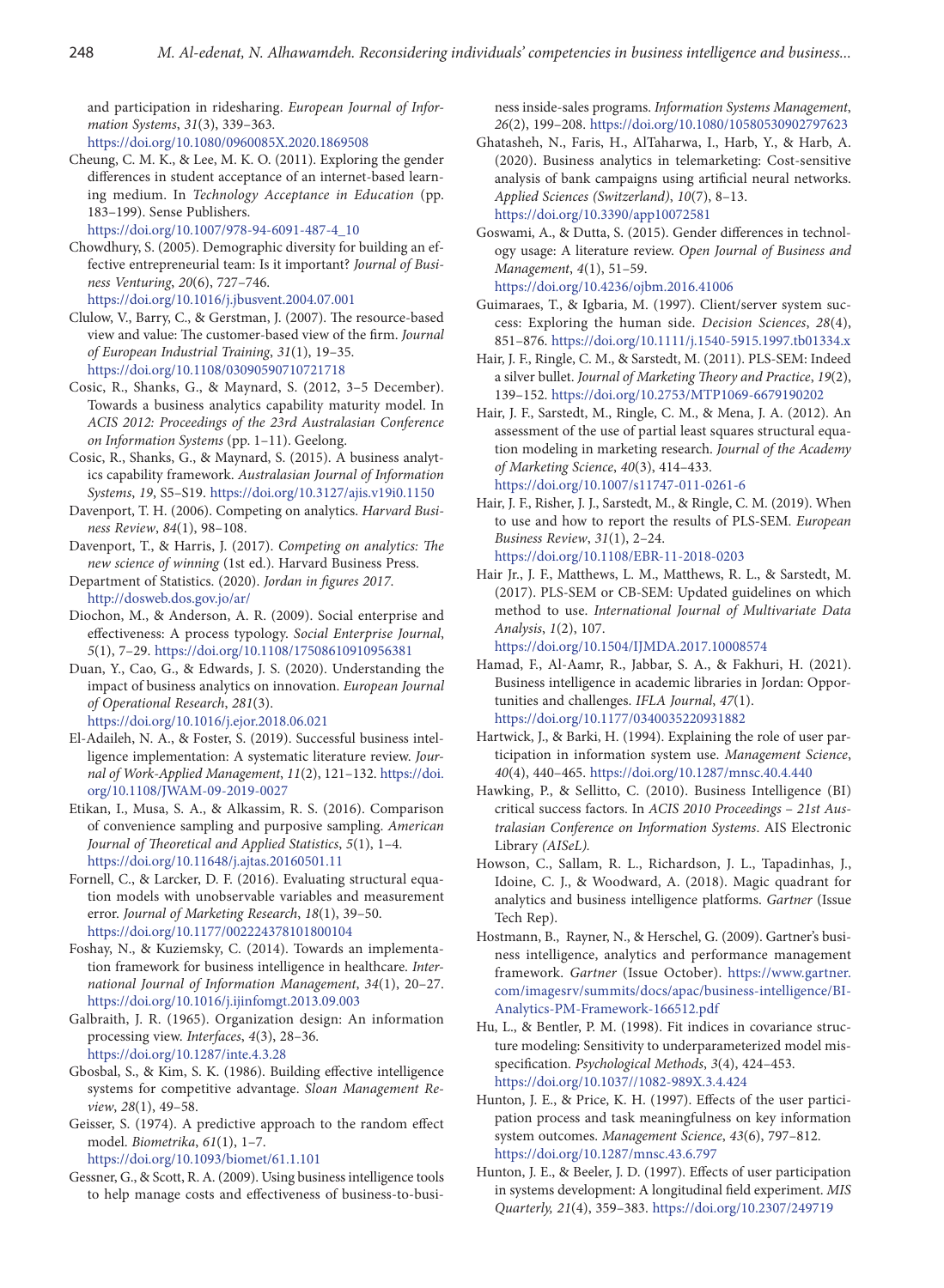- Işik, Ö., Jones, M. C., & Sidorova, A. (2013). Business intelligence success: The roles of BI capabilities and decision environments. *Information and Management*, *50*(1), 13–23. <https://doi.org/10.1016/j.im.2012.12.001>
- Işik, Ö., Sidorova, A., & Jones, M. C. (2012). Business intelligence success and the role of BI capabilities. *Intelligent Systems in Accounting, Finance and Management*, *18*(January), 161–176. <https://doi.org/10.1002/isaf.329>
- Jordanian Young Economists Society. (2017). *Challenges facing SMEs and what is needed to empower SMEs sector in Jordan*. https://www.kas.de/documents/%20252038/253252/7\_dokument\_dok\_pdf\_41279\_2.pdf/571a302c-7e84-7fdd-fa5b-72d2 ecc44e85?version=1.0&t=1539652585795
- Kohtamäki, M., & Farmer, D. (2017). Strategic agility integrating business intelligence with strategy. In M. Kohtamäki (Ed.), *Real-time strategy and business intelligence* (pp. 11–36). Palgrave Macmillan. <https://doi.org/10.1007/978-3-319-54846-3>
- Krishnamoorthi, S., & Mathew, S. K. (2018). Business analytics and business value: A comparative case study. *Information and Management*, *55*(5), 643–666. <https://doi.org/10.1016/j.im.2018.01.005>
- Kristoffersen, E., Mikalef, P., Blomsma, F., & Li, J. (2021). Towards a business analytics capability for the circular economy. *Technological Forecasting and Social Change*, *171*, 120957. <https://doi.org/10.1016/j.techfore.2021.120957>
- Kulkarni, U. R., Robles-Flores, J. A., & Popovič, A. (2017). Business intelligence capability: The effect of top management and the mediating roles of user participation and analytical decision making orientation. *Journal of the Association for Information Systems*, *18*(7), 516–541.

<https://doi.org/10.17705/1jais.00462>

- Lahrmann, G., Marx, F., Winter, R., & Wortmann, F. (2011). Business intelligence maturity: Development and evaluation of a theoretical model. In The *Proceedings of the Annual Hawaii International Conference on System Sciences*, *February*. IEEE. <https://doi.org/10.1109/HICSS.2011.90>
- Lin, W. T., & Shao, B. B. M. (2000). The relationship between user participation and system success: A simultaneous contingency approach. *Information and Management*, *37*(6), 283– 295. [https://doi.org/10.1016/S0378-7206\(99\)00055-5](https://doi.org/10.1016/S0378-7206(99)00055-5)
- Liu, F., Zhao, X., Chau, P. Y. K., & Tang, Q. (2015). Roles of perceived value and individual differences in the acceptance of mobile coupon applications. *Internet Research*, *25*(3), 471– 495.<https://doi.org/10.1108/IntR-02-2014-0053>
- Lonnqvist, A., & Puhakka, V. (2006). The measurement of business intelligence. *Information Systems Management*, *23*(1), 32–40.<https://doi.org/10.1080/07366980903446611>
- Masa'Deh, R., Obeidat, Z., Maqableh, M., & Shah, M. (2021). The impact of business intelligence systems on an organization's effectiveness: The role of metadata quality from a developing country's view. *International Journal of Hospitality and Tourism Administration*, *22*(1), 64–84. https://doi.org/10.1080/15256480.2018.1547239
- McKeen, J. D., & Guimaraes, T. (1997). Successful strategies for user participation in systems development. *Journal of Management Information Systems*, *14*(2), 133–150. <https://doi.org/10.1080/07421222.1997.11518168>
- Michalewicz, Z., Schmidt, M., Michalewicz, M., & Chiriac, C. (2006). *Adaptive business intelligence*. Springer. <https://doi.org/10.1007/978-3-540-32929-9>
- Mikalef, P., Pappas, I. O., Krogstie, J., & Giannakos, M. (2018). Big data analytics capabilities: A systematic literature review and research agenda. *Information Systems and E-Business*

*Management*, *16*(3), 547–578.

<https://doi.org/10.1007/s10257-017-0362-y>

- Naala, M., Nordin, N., Omar, W. A. B. W. (2017). Innovation capability and firm performance relationship: A study of PLS-structural equation modeling (PLS-SEM). *International Journal of Organization* & *Business Excellence*, *2*(1), 39–50.
- Nadler, D. A., & Tushman, M. L. (1980). A congruence model for organizational assessment. *Organizational Dynamics*, *9*(2), 35–51. [https://doi.org/10.1016/0090-2616\(80\)90039-X](https://doi.org/10.1016/0090-2616(80)90039-X)
- Nandi, M. L., Nandi, S., Moya, H., & Kaynak, H. (2020). Blockchain technology-enabled supply chain systems and supply chain performance: A resource-based view. *Supply Chain Management*, *25*(6), 841–862. <https://doi.org/10.1108/SCM-12-2019-0444>
- Niu, Y., Ying, L., Yang, J., Bao, M., & Sivaparthipan, C. B. (2021). Organizational business intelligence and decision making using big data analytics. *Information Processing and Management*, *58*(6), 102725.

<https://doi.org/10.1016/j.ipm.2021.102725>

- Okkonen, J., Pirttimäki, V., Hannula, M., & Lonnqvist, A. (2002, May 9–11). Triangle of business intelligence, performance measurement and knowledge management. In *Proceedings of the 2nd Annual Conference on Innovative Research in Management,* EURAM 2002. Stockholm, Sweden.
- Orlikowski, W. J. (1992). The duality of technology: Rethinking the concept of technology in organizations. *Organization Science*, *3*(3), 398–427. <https://doi.org/10.1287/orsc.3.3.398>
- Orlikowski, W. J. (2000). Using technology and constituting structures: A practice lens for studying technology in organizations. *Organization Science*, *11*(4), 404–428. [https://doi.org/10.1007/978-1-84628-901-9\\_10](https://doi.org/10.1007/978-1-84628-901-9_10)
- Otoo, F. N. K. (2019). Human resource development (HRD) practices and banking industry effectiveness: The mediating role of employee competencies. *European Journal of Training and Development*, *43*(3–4), 250–271. <https://doi.org/10.1108/EJTD-07-2018-0068>
- Pandya, V. M. (2012, 6–7 September). Comparative analysis of development of SMEs in developed and developing countries. *International Conference on Business and Management,* (pp. 426–433). Phuket-Thailand.
- Pee, L. G., & Kankanhalli, A. (2016). Interactions among factors influencing knowledge management in public-sector organizations: A resource-based view. *Government Information Quarterly*, *33*(1), 188–199.

<https://doi.org/10.1016/j.giq.2015.06.002>

- Peng, D. X., & Lai, F. (2012). Using partial least squares in operations management research: A practical guideline and summary of past research. *Journal of Operations Management*, *30*(6), 467–480. <https://doi.org/10.1016/j.jom.2012.06.002>
- Petrini, M., & Pozzebon, M. (2009). Managing sustainability with the support of business intelligence: Integrating socioenvironmental indicators and organisational context. *Journal of Strategic Information Systems*, *18*(4), 178–191. <https://doi.org/10.1016/j.jsis.2009.06.001>
- Podsakoff, P. M., MacKenzie, S. B., Lee, J. Y., & Podsakoff, N. P. (2003). Common method biases in behavioral research: A critical review of the literature and recommended remedies. *Journal of Applied Psychology*, *88*(5), 879–903. https://doi.org/10.1037/0021-9010.88.5.879
- Popovič, A., Hackney, R., Coelho, P. S., & Jaklič, J. (2012). Towards business intelligence systems success: Effects of maturity and culture on analytical decision making. *Decision Support Systems*, *54*(1), 729–739. <https://doi.org/10.1016/j.dss.2012.08.017>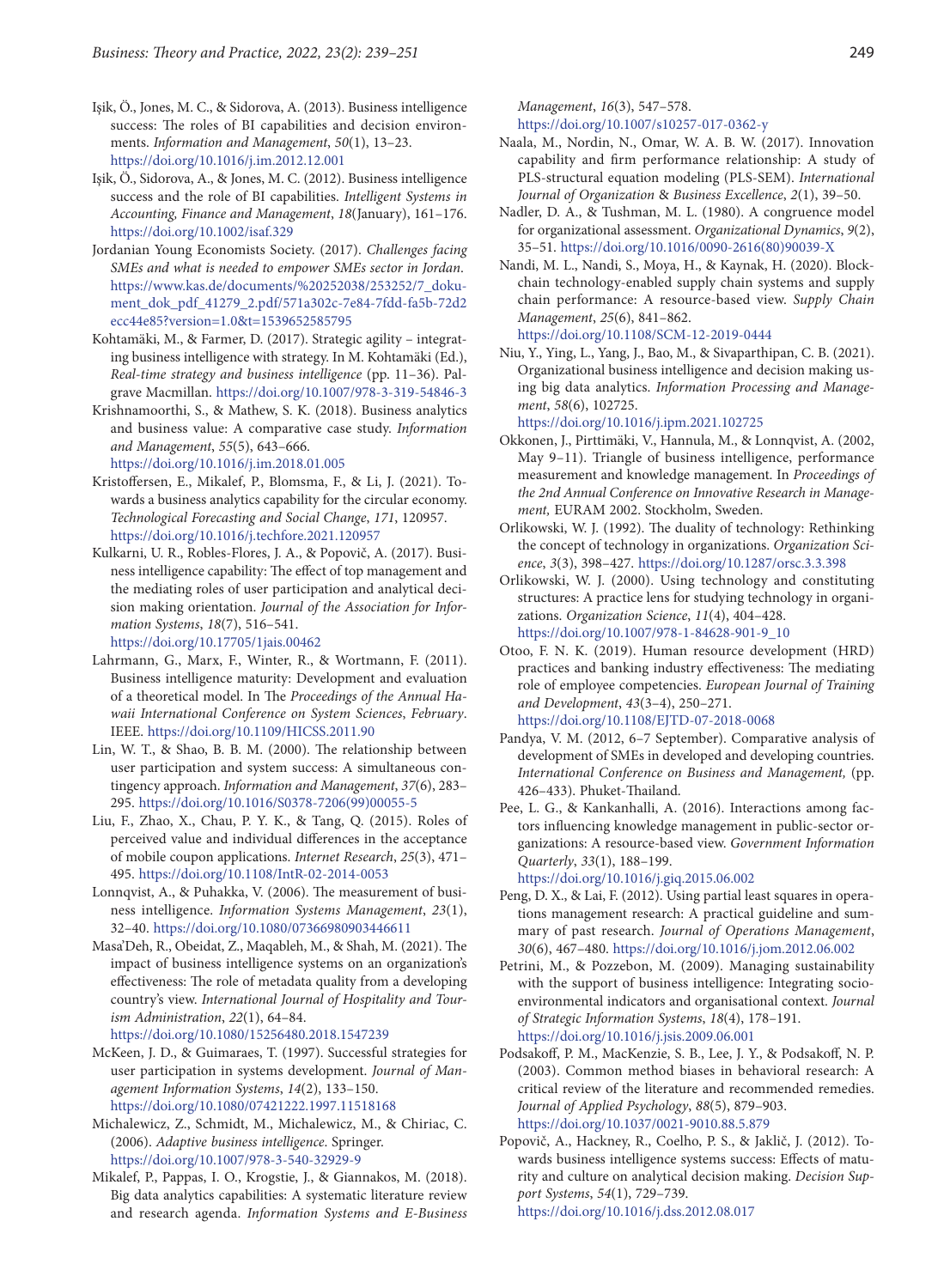Popovič, A., Hackney, R., Coelho, P. S., & Jaklič, J. (2014). How information-sharing values influence the use of information systems: An investigation in the business intelligence systems context. *The Journal of Strategic Information Systems*, *23*(4), 270–283.

<https://doi.org/10.1016/j.jsis.2014.08.003>

- Popovič, A., Puklavec, B., & Oliveira, T. (2019). Justifying business intelligence systems adoption in SMEs: Impact of systems use on firm performance. *Industrial Management and Data Systems*, *119*(1), 210–228. <https://doi.org/10.1108/IMDS-02-2018-0085>
- Popovič, A., Turk, T., & Jaklič, J. (2010). Conceptual model of business value of business intelligence systems. *Management: Journal of Contemporary Management Issues*, *15*(1), 5–30.
- Potnuru, R. K. G., & Sahoo, C. K. (2016). HRD interventions, employee competencies and organizational effectiveness: An empirical study. *European Journal of Training and Development*, *40*(5), 345–365.

<https://doi.org/10.1108/EJTD-02-2016-0008>

- Premkumar, G., Ramamurthy, K., & Saunders, C. S. (2005). Information processing view of organizations: An exploratory examination of fit in the context of interorganizational relationships. *Journal of Management Information Systems*, *22*(1), 257–294. <https://doi.org/10.1080/07421222.2003.11045841>
- Presbitero, A. (2021). Communication accommodation within global virtual team: The influence of cultural intelligence and the impact on interpersonal process effectiveness. *Journal of International Management*, *27*(1), 100809. https://doi.org/10.1016/j.intman.2020.100809
- Ramakrishnan, T., Khuntia, J., Kathuria, A., & Saldanha, T. (2016, March). Business intelligence capabilities and effectiveness: An integrative model. In *2016 49th Hawaii International Conference on System Sciences (HICSS)* (pp. 5022–5031). IEEE. <https://doi.org/10.1109/HICSS.2016.623>
- Ramakrishnan, T., Khuntia, J., Kathuria, A., & Saldanha, T. J. V. (2020). An integrated model of business intelligence & analytics capabilities and organizational performance. *Communications of the Association for Information Systems*, *46*, 722–750. <https://doi.org/10.17705/1CAIS.04631>
- Ransbotham, S., Kiron, D., & Prentice, P. (2016). Beyond the hype: The hard work behind analytics success. *MIT Sloan Management Review*, *57*(3), 6–6.
- Richter, N. F., Sinkovics, R. R., Ringle, C. M., & Schlägel, C. (2016). A critical look at the use of SEM in international business research. *International Marketing Review*, *33*(3), 376–404. <https://doi.org/10.1108/IMR-04-2014-0148>
- Riggio, R. E. (2017). *Introduction to industrial/organizational psychology*. Routledge. <https://doi.org/10.4324/9781315620589>
- Ringle, C. M., Sarstedt, M., Mitchell, R., & Gudergan, S. P. (2020). Partial least squares structural equation modeling in HRM research. *International Journal of Human Resource Management*, *31*(12), 1617–1643.

<https://doi.org/10.1080/09585192.2017.1416655>

Sahay, B. S., & Ranjan, J. (2008). Real time business intelligence in supply chain analytics. *Information Management and Computer Security*, *16*(1), 28–48.

<https://doi.org/10.1108/09685220810862733>

- Salman, M., & Ganie, S. A. (2020). Employee competencies as predictors of organizational performance: A study of public and private sector banks. *Management and Labour Studies*, *45*(4), 416–432. <https://doi.org/10.1177/0258042X20939014>
- Sangari, M. S., & Razmi, J. (2015). Business intelligence competence, agile capabilities, and agile performance in supply chain: An empirical study. *International Journal of Logistics*

*Management*, *26*(2), 356–380. <https://doi.org/10.1108/IJLM-01-2013-0012>

Santiago Rivera, D., & Shanks, G. (2015). A dashboard to support management of business analytics capabilities. *Journal of Decision Systems*, *24*(1), 73–86.

<https://doi.org/10.1080/12460125.2015.994335>

- Sarstedt, M., Ringle, C. M., Smith, D., Reams, R., & Hair, J. F. (2014). Partial least squares structural equation modeling (PLS-SEM): A useful tool for family business researchers. *Journal of Family Business Strategy*, *5*(1), 105–115. <https://doi.org/10.1016/j.jfbs.2014.01.002>
- Saunders, M., Lewis, P., & Thornhill, A. (2009). *Research methods for business students* (6th ed.). Pearson Education Limited.
- Savlovschi, L. I., & Robu, N. R. (2011). The role of SMEs in modern economy. *Economia, Seria Management*, *14*(1), 277–281.
- Schuberth, F. (2021). Confirmatory composite analysis using partial least squares: Setting the record straight. *Review of Managerial Science, 15*(5), 1311–1345. <https://doi.org/10.1007/s11846-020-00405-0>
- Shin, D. H. (2009). Towards an understanding of the consumer acceptance of mobile wallet. *Computers in Human Behavior*, *25*(6), 1343–1354. <https://doi.org/10.1016/j.chb.2009.06.001>
- Sosik, J. J., Kahai, S. S., & Piovoso, M. J. (2009). Silver bullet or voodoo statistics? A primer for using the partial least squares data analytic technique in group and organization research. *Group and Organization Management*, *34*(1), 5–36. <https://doi.org/10.1177/1059601108329198>
- Spears, J. L., & Barki, H. (2010). User participation in information systems security risk management. *MIS Quarterly*, *34*(3), 503–522. <https://doi.org/10.2307/25750689>
- Steers, R. M. (1976). When is an organization effective? A process approach to understanding effectiveness. *Organizational Dynamics*, *5*(2), 50–63.

[https://doi.org/10.1016/0090-2616\(76\)90054-1](https://doi.org/10.1016/0090-2616(76)90054-1)

- Stone, M. (1974). Cross-validatory choice and assessment of statistical predictions. *Journal of the Royal Statistical Society: Series B (Methodological), 36*(2), 111–133. <https://doi.org/10.1111/j.2517-6161.1974.tb00994.x>
- Sun, H., & Zhang, P. (2006). The role of moderating factors in user technology acceptance. *International Journal of Human Computer Studies*, *64*(2), 53–78. <https://doi.org/10.1016/j.ijhcs.2005.04.013>
- Sun, Z., Sun, L., & Strang, K. (2018). Big Data analytics services for enhancing business intelligence. *Journal of Computer Information Systems*, *58*(2), 162–169. [https://doi.org/10.1080/0](https://doi.org/10.1080/08874417.2016.1220239) [8874417.2016.1220239](https://doi.org/10.1080/08874417.2016.1220239)
- Taylor, M., Reilly, D., & Wren, Ch. (2020). Internet of things support for marketing activities. *Journal of Strategic Marketing, 28*(2), 149–160.

https://doi.org/10.1080/0965254X.2018.1493523

- Teece, D. J., Pisano, G., & Shuen, A. (1997). Dynamic capabilities and strategic management. *Strategic Management Journal*, *18*(7), 509–533.<https://doi.org/10.1093/0199248540.003.0013>
- Tian, H., Iqbal, S., Anwar, F., Akhtar, S., Khan, M. A. S., & Wang, W. (2021). Network embeddedness and innovation performance: A mediation moderation analysis using PLS-SEM. *Business Process Management Journal*, *27*(5), 1590– 1609. <https://doi.org/10.1108/BPMJ-08-2020-0377>
- Toepoel, V., & Schonlau, M. (2017). Dealing with nonresponse: Strategies to increase participation and methods for postsurvey adjustments. *Mathematical Population Studies*, *24*(2), 79–83. <https://doi.org/10.1080/08898480.2017.1299988>
- Trauth, E. M., Quesenberry, J. L., & Morgan, A. J. (2004). Understanding the under representation of women in IT. In *SIGMIS Conference on Computer Personnel Research: Careers, Culture,*